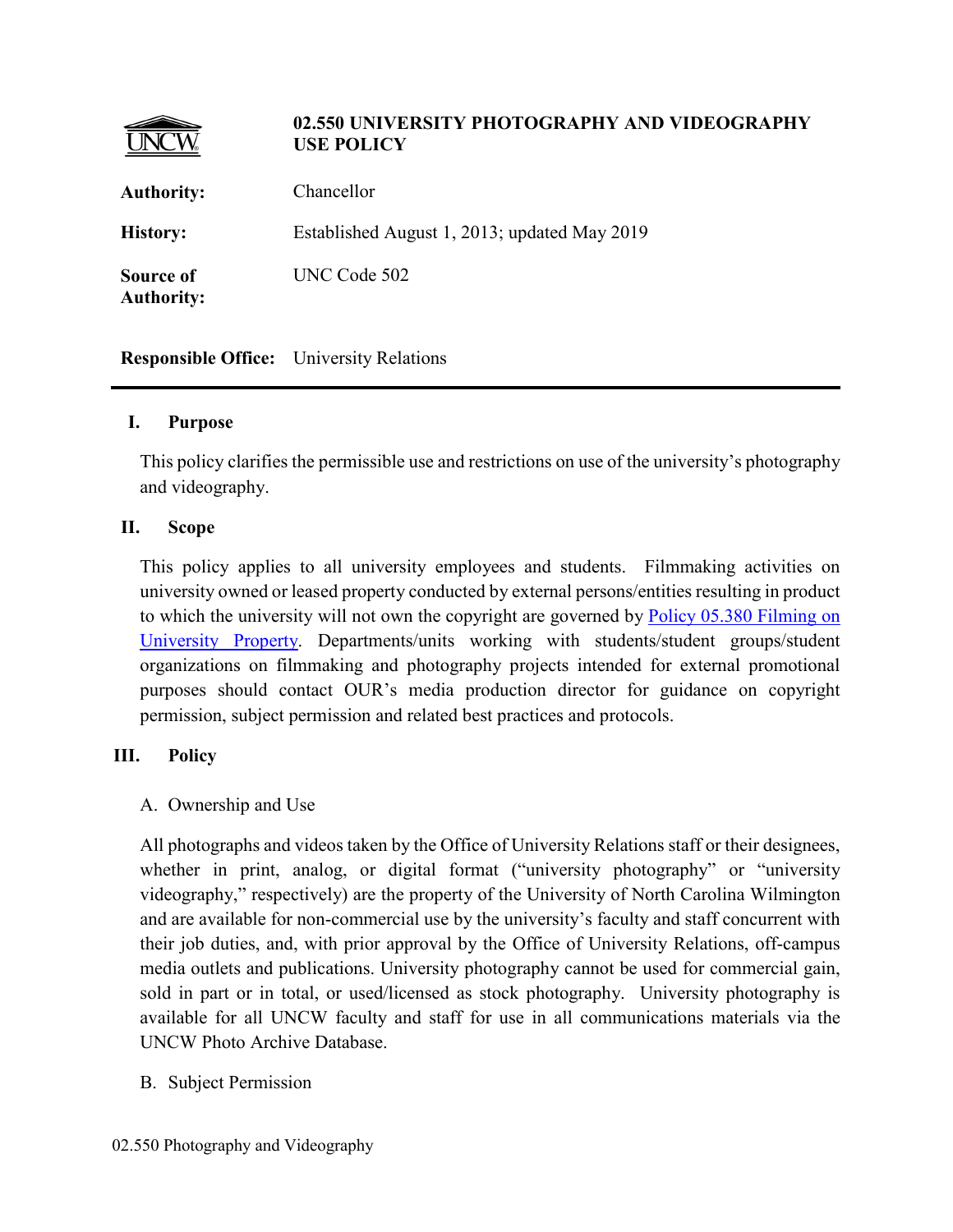By enrolling or registering at, visiting or being employed by the University of North Carolina Wilmington and being present in campus public settings, all persons authorize the use and reproduction by the university, or anyone authorized by the university, of any photographs and/or video footage taken while at the University of North Carolina Wilmington without compensation.

- 1. If the subject is under 18 years of age, a consent form must be signed by the child's parent or guardian and secured before any photography or video recording can take place. Signed releases are filed in the Office of University Relations. It is the responsibility of campus departments/units requesting photography/videography to inform OUR if individuals under 18 years of age are likely to be present when photos/videos are obtained.
- 2. University units hosting on- or off-campus events not open to the public must include photo/video consent waiver or consent forms in their pre-registration packets for both minor and adult participants.
- C. Approvals
	- 1. The university's chief communications officer or his/her designee reserves the right to remove photographs or video from any design project or website under the following circumstances:
		- a. Any implication or indication of university endorsement, support, favor of, association with, or opposition to any activity, program, event, policy and/or political and/or social and/or religious movement, business, product, service, candidate for political office or the like; or
		- b. Any implication of violating the university brand standards. These guidelines can be found in the UNCW Brand Identity Guide [\(www.uncw.edu/BIG\)](http://www.uncw.edu/BIG).
	- 2. Off-campus media outlets and publications may use university photography and/or videography only with the prior consent of the UNCW's chief communications officer or his/her designee. Images and/or video used by off-campus media outlets and publications must assign credit with "UNCW/[photographer's name]" in print, TV and on electronic platforms.
	- 3. Prior approval from the chief communications officer or his/her designee is required in the following circumstances: